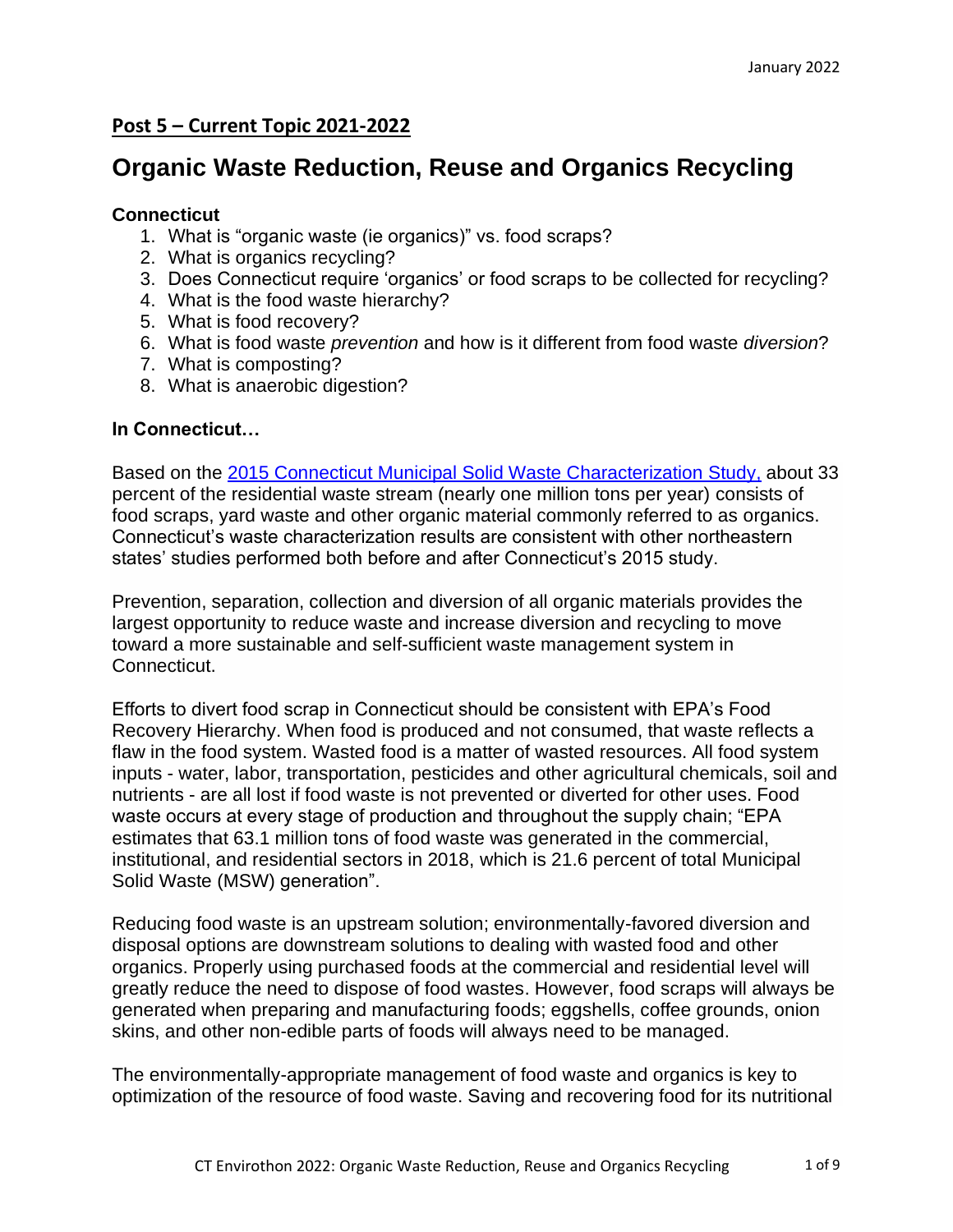value for people and animals is an underutilized strategy that can significantly reduce infrastructure management needs and provide for a more equitable social and environmental outcome of the resource.

Composting food scraps and yard waste can provide added nutrients to our soils and is a method of disposal that contributes lower methane emissions than waste-to-energy disposal. Off-site management of organics can raise some logistical and cost issues, all of which are reconcilable with scalable local, regional and statewide infrastructure to minimize disposal needs. Food waste not removed from the municipal waste stream in Connecticut will predominantly end up at a waste-to-energy combustion facility, where it has a low BTU value due to its high moisture content and thereby produces very little electricity, or it is transported to an out-of-state landfill.

Wasting food also links with social issues. We are experiencing a paradox between food waste and hunger: Large quantities of edible food are being wasted while we have residents in Connecticut and across the country experiencing food insecurity. Food insecurity is when people do not have access to enough nutritious food for an active, healthy lifestyle.

In 2019, 10.5 percent of households in the U.S. experienced food insecurity; meaning they did not have access to adequate food due to a lack of money or other resources. With the COVID-19 pandemic, there are new and urgent food security issues that continue to unfold.

The [UCONN Rudd Center for Food Policy & Health's](https://uconnruddcenter.org/research/foodsecurity/) work in the area of food security includes research on federal food assistance programs, as well as initiatives addressing food security in other sectors, including the [charitable food system](https://uconnruddcenter.org/research/foodsecurity/charitable-food/) such as food banks, food pantries and food recovery efforts.

# **EPA Food Recovery Hierarchy**

The EPA Food Recovery Hierarchy provides a framework that sets the priority of needing to prevent food from being wasted to identifying best methods on managing excess food or food scraps.

# **Preventing Wasted Food at Home**

Currently, American families throw out approximately 25 percent of the food and beverages we buy, adding up to a cost of \$1,365 to \$2,275 a year for the average family of four. (**[Source](http://www.americanwastelandbook.com/)**: "American Wasteland: How America Throws Away Nearly Half of Its Food" by Jonathan Bloom.)

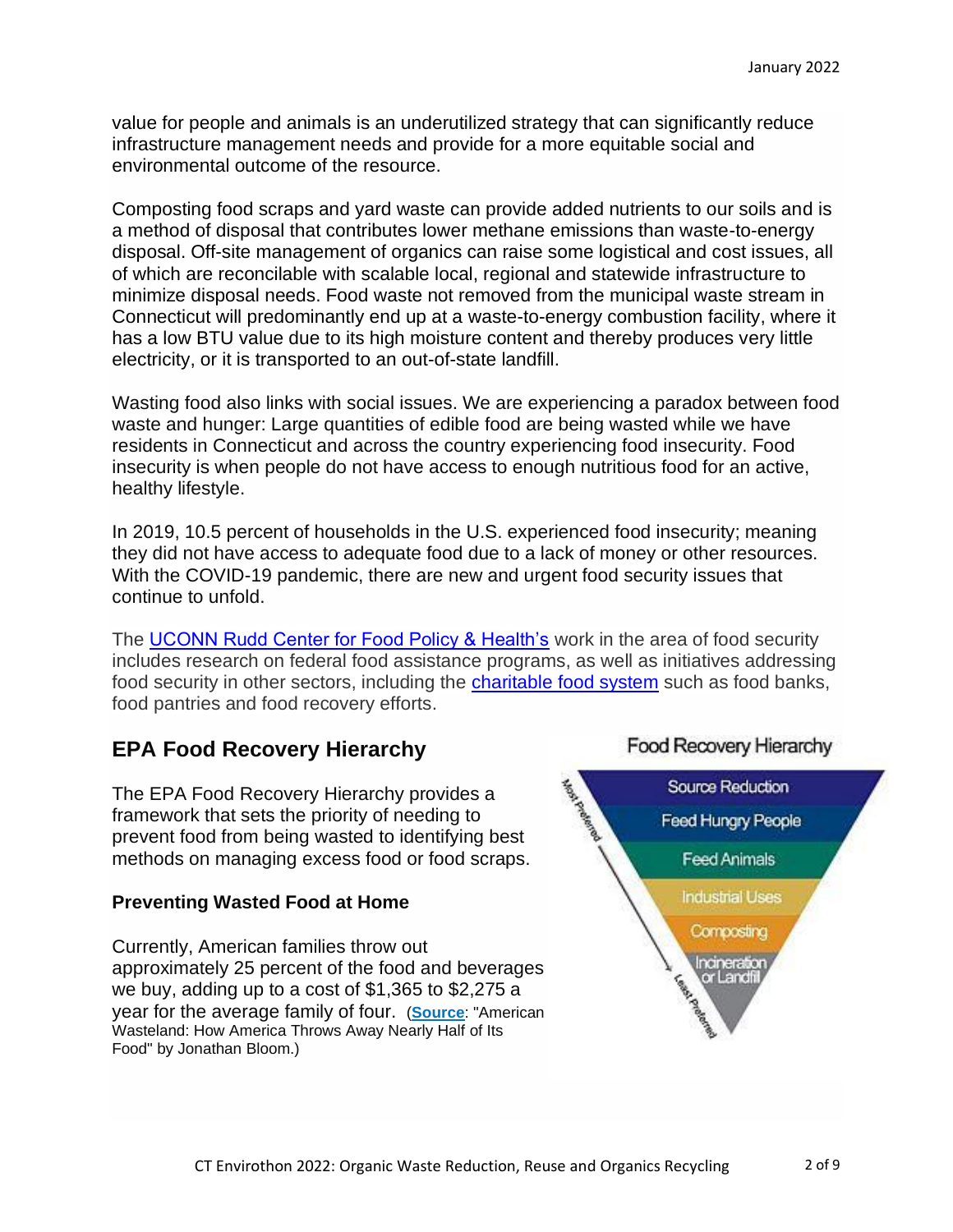#### Simple tips to reduce waste at home:

- Plan before you shop. Plan meals and make a shopping list before you head to the store and check your fridge and pantry to assess what you have before you buy more. Websites such as [Recipe Key](http://www.recipekey.com/#main) generate recipes based on items already in your pantry.
- Don't shop on an empty stomach. Stick to your list when you are at the store. Shopping when hungry makes it more likely that you will be tempted to buy unhealthy foods and to buy more food than you need.
- Start small. Try not to serve yourself too much to start with, and then return for seconds if you are still hungry. The average dinner plate has increased in size 36% since 1960. Larger plates make correct portions seem smaller. Read more about the [Small Plate Movement.](http://www.smallplatemovement.org/)
- Be a conscious cook. The [Love Food Hate Waste serving size](https://www.lovefoodhatewaste.com/portion-planner) calculator suggests how much food you need to get your serving sizes right for each meal – and to keep food out of the trash.
- Eat your leftovers. Ask the restaurant to bag your leftovers and freeze them if you don't have room in the fridge. With increasing portion sizes, restaurant plate portions can equal enough food for two or more meals. According the [Natural Resources](https://www.nrdc.org/issues/food-waste)  [Defense Council,](https://www.nrdc.org/issues/food-waste) only about half of Americans take leftovers home.
- Understand date labeling. The federal government does not regulate "Sell-by" and "Use-by" dates. Such terms are not an indicator of food safety, but rather of a manufacturer's suggestion for "peak quality." Understanding that most foods can be consumed after these dates can reduce waste at home. (See fact sheet on Connecticut [Food Donation: Date Labeling Laws.](https://portal.ct.gov/-/media/DEEP/waste_management_and_disposal/Solid_Waste_Management_Plan/Final_Harvard_Food_Fact_Sheets/FINALDateLabelingFactSheetforConnecticutFoodDonationpdf.pdf))

*"The most remarkable thing about my mother is that for thirty years she served the family nothing but leftovers. The original meal has never been found."* —Calvin Trillin

# **Preventing and Reducing Food Waste at School (K-12)**

The [Connecticut](https://www.coeea.org/about-ct-green-leaf-schools) Green LEAF Schools program is a collaboration with CT Outdoor & Environmental Education Association (COEEA) and EdAdvance and is supported by the CT Departments of Education, Energy and Environmental Protection, Public Health, and Construction Services, as well as many environmental and educational organizations to promote green and healthy schools for all.

All K-12 public and private schools and school districts are welcome to be part of this important statewide initiative to grow greener. We recognize that each school starts at a different point. Whether you are just starting out or are far along the path to becoming an exemplary green school, what matters is your commitment to growing greener. We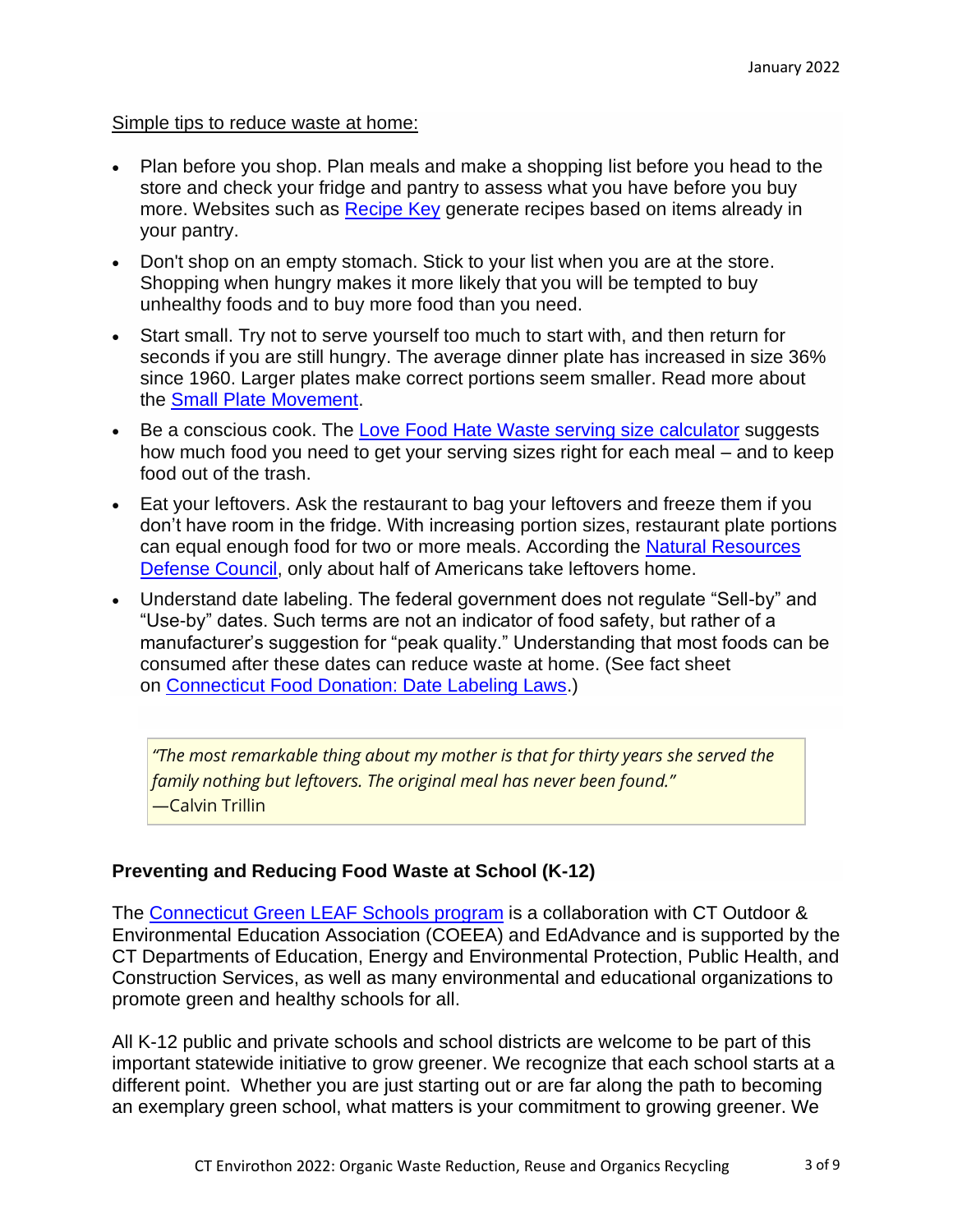are here to provide resources and support as you progress in your efforts towards sustaining growth as a CT Green LEAF School.

The Center for [EcoTechnology](https://wastedfood.cetonline.org/states/connecticut/#:~:text=CET%20has%20helped%20dozens%20of,mail%20wastedfood%40cetonline.org.) (CET) helps people and businesses save energy and reduce waste. CET has been a leader in the wasted-food reduction and diversion movement for more than 20 years, implementing some of the first wasted food composting programs in the country, and contributing to effective public policy. Now they are helping Connecticut schools with state-specific resources, program design & implementation services, and more! See here for more [information](https://www.centerforecotechnology.org/reduce-waste-at-work/#cet-reduce-waste-at-work-anchor-case-studies) on CET and to take a look at a case study here in CT (Wilton)!

# **Donating Food and Food Rescue Programs**

Other types of food rescue programs often focus on recovering perishable and prepared foods and distribute food directly to agencies that serve hungry people. Food rescue groups operate on a smaller scale than food banks, relying mostly on volunteers who deliver food directly from a retailer to an organization such as a food pantry. Rescue groups can be found in communities and universities across the country.

Some examples in Connecticut include:

- [Food Rescue US](https://foodrescue.us/about/our-locations/) (Fairfield County, Northwest CT, Hartford) Food Rescue US recovers and distributes fresh foods from supermarkets as well as surplus food from restaurant kitchens.
- [Haven's Harvest](https://www.havensharvest.org/about-us) (Greater New Haven) Haven's Harvest recovers and distributes food from supermarkets, institutions and food manufacturers
- [Warrior Food Recovery](https://www.easternct.edu/sustainability/sustainable-dining/warrior-food-recovery.html) (Eastern CT State University)

#### **Why Donate Food?**

There are several reasons why it makes sense for a business to donate food:

- Tax deduction The [1976 Tax Reform Act](https://www.jct.gov/publications.html?func=startdown&id=2402) allows companies to deduct costs associated with donating food to nonprofit organizations.
- Cost savings Reducing the amount you throw away is reflected in your disposal costs.
- Inventory control Food donations help reduce surplus of hard-to-move inventory that cannot be sold.
- Sustainability Support the local community, reduce waste and recover materials for reuse.

#### **Legal Fact Sheets**

- [Connecticut Food Donation: Date Labeling Laws](https://portal.ct.gov/-/media/DEEP/waste_management_and_disposal/Solid_Waste_Management_Plan/Final_Harvard_Food_Fact_Sheets/FINALDateLabelingFactSheetforConnecticutFoodDonationpdf.pdf)
- [Connecticut Food Donation: Liability Protections](https://portal.ct.gov/-/media/DEEP/waste_management_and_disposal/Solid_Waste_Management_Plan/Final_Harvard_Food_Fact_Sheets/FINALLiabilityFactSheetforConnecticutFoodDonationspdf.pdf)
- [Connecticut Food Donation: Tax Incentives for Businesses](https://portal.ct.gov/-/media/DEEP/waste_management_and_disposal/Solid_Waste_Management_Plan/Final_Harvard_Food_Fact_Sheets/FINALTaxIncentivesFactSheetforConnecticutFoodDonationpdf.pdf)
- [Connecticut Food Donation: Feeding Food Scraps to Animals](https://portal.ct.gov/-/media/DEEP/waste_management_and_disposal/Solid_Waste_Management_Plan/Final_Harvard_Food_Fact_Sheets/AnimalFeedFactSheetPDF.pdf)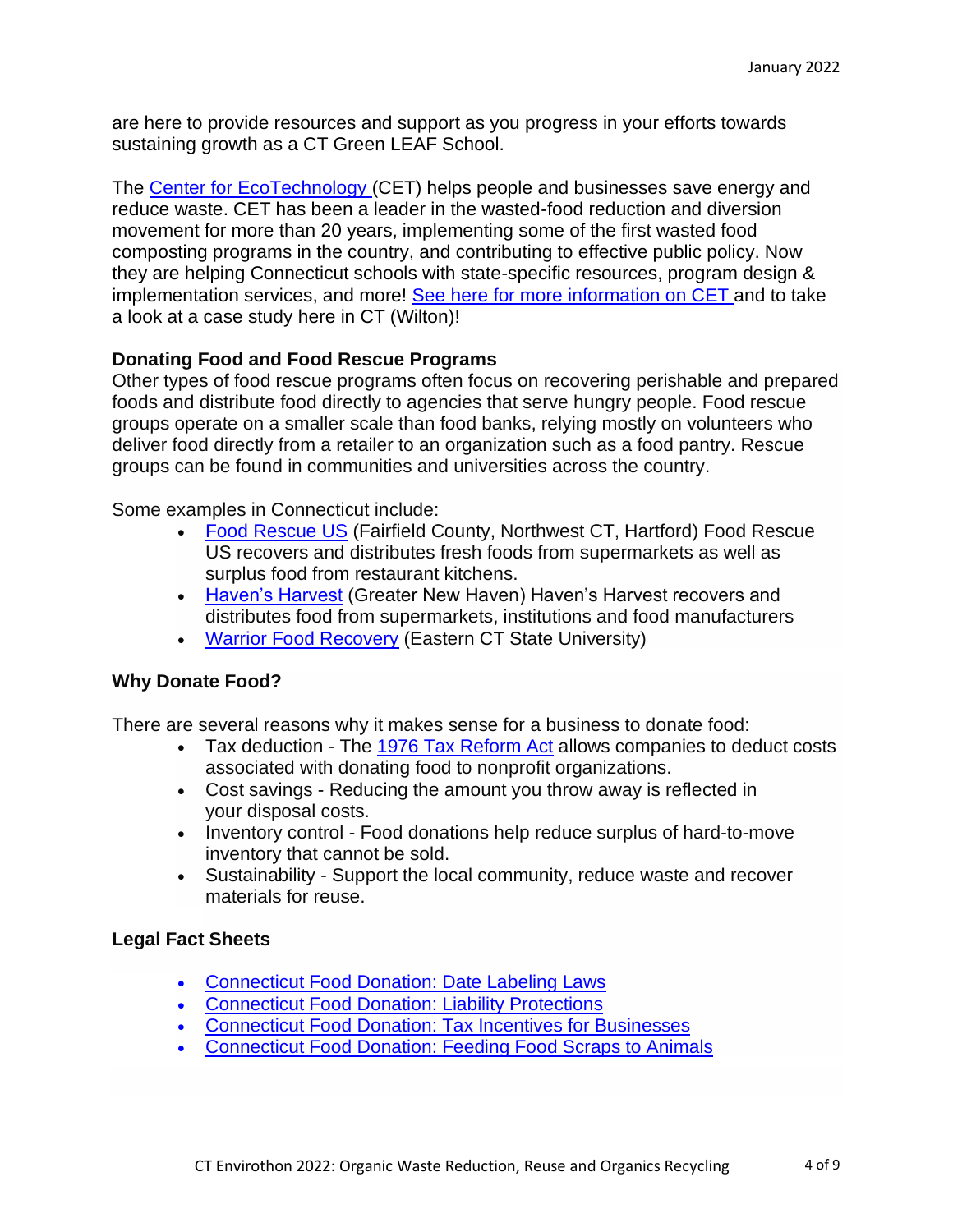## **Gleaning Crops from Local Farms**



Gleaning is the practice of harvesting remaining or leftover crops in a field after a farmer has harvested what he or she plans to use and sell. This practice of recovering food from farms dates as far back as the Old Testament and is practiced by many cultures and countries.

Gleaning can be conducted in organized groups, which may transport the food to a food bank or other donation center, or it can exist on a more informal basis—for example, when a farmer has a relationship with a neighbor who picks leftover crops for personal use.

Food losses at the farm occur in one of two ways - either the food is never harvested, or it is lost in the process of transporting it from farm to retail. Due to changing market demands and labor shortages, sometimes produce is never harvested and left in the farm fields. Farmers may plant more than they can harvest in order to hedge against potential damage due to disease, pests, and weather. When a field is left unharvested, and is consequently plowed under, it is referred to as a "walk-by."

Efforts to recover "walk-by" food from farms can reduce the amount of food that is plowed under and give the food to people in need. Interested in getting involved in gleaning? Contact your local food bank, [Foodshare,](http://site.foodshare.org/site/PageServer?pagename=2017_help) or the [Connecticut Food Bank](https://www.ctfoodbank.org/3507-2/) and learn more when you check out USDA's [Let's Glean Toolkit.](https://www.usda.gov/sites/default/files/documents/usda_gleaning_toolkit.pdf)

#### **Feeding Animals**

Where reducing food waste at the source is inadequate, the next best thing is to divert edible or salvageable food to food banks and food rescue programs. When feeding people is not possible, then [feeding animals](https://portal.ct.gov/DEEP/Waste-Management-and-Disposal/Organics-Recycling/Large-Scale-Organics-Management) is the next best option, followed by industrial uses then [composting,](https://portal.ct.gov/DEEP/Waste-Management-and-Disposal/Organics-Recycling/Composting-and-Organics-Recycling) and finally, landfilling or incineration as the last resort.

## **Composting and Organics Recycling**

Organic materials that are source-separated from the trash are highly recyclable and should be thought of as a resource, not a waste. Significant increases in recycling rates can be achieved through composting and other organics recycling efforts. Connecticut DEEP has successfully focused efforts on establishing large-scale leaf composting facilities, promoting home composting and grasscycling, and sponsoring pilot programs to compost organics at schools and other institutions. These programs have helped keep food scraps, yard trimmings and grass out of the waste stream, reduce waste handling and disposal costs, return valuable nutrients to the soil, and reduce the need for chemical fertilizers, thereby decreasing non-point source pollution.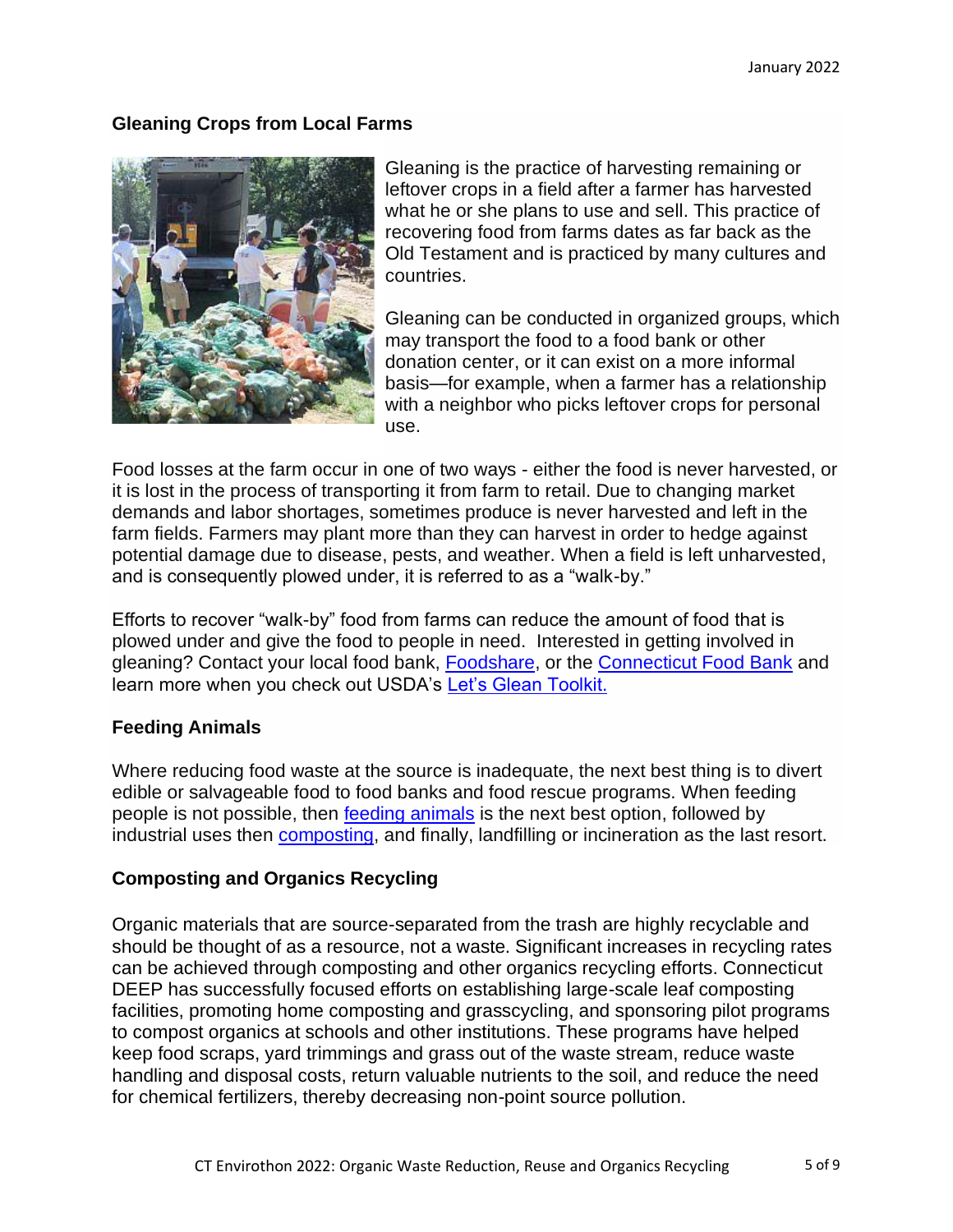Connecticut has a [history of organics recycling](https://portal.ct.gov/-/media/DEEP/compost/compost_pdf/OrganicsRecyclingHistoryTimelinepdf.pdf) dating back to the late 1980's when the first recycling laws and regulations were passed, and leaves were designated as a mandatory recyclable item. Next on the horizon, the Department will be encouraging the commercial and institutional generators of organics, such as grocery stores, food processors, and universities to implement food scrap recycling programs, and also working toward encouraging the development of manufacturing facilities to turn those organics into compost products, clean energy, animal feed, and liquid organic fertilizer.

### **Composting at Home**

By composting kitchen scraps and yard trimmings at home, and leaving grass clippings on the lawn, the volume of garbage you generate can be reduced by as much as 25%! Composting and grasscycling is practical, convenient and can be easier and less expensive than bagging these wastes and driving them to the transfer station, or paying a landscaper to take them away. Leaves and grass clippings are required to be recycled in Connecticut, and composting and grasscycling are great ways to comply.

- ["Turning Your Spoils to Soil"](https://portal.ct.gov/DEEP/Waste-Management-and-Disposal/Organics-Recycling/Compost-Video-Downloads#Home) Home Composting Video (CT DEEP)
- ["Composting Has A-Peel"](https://portal.ct.gov/-/media/DEEP/compost/compost_pdf/HomeCompostBrochurepdf.pdf) Home Composting Brochure (CT DEEP)
- [Home Composting Fact Sheet](https://portal.ct.gov/DEEP/Waste-Management-and-Disposal/Organics-Recycling/Home-Composting---Turn-Your-Spoils-into-Soil)

Another option for leaves is to leave them on the ground. The layer of leaves is important cover for many invertebrates, and these invertebrates are an important source of food for birds, frogs and salamanders. Most butterflies need that leaf layer to complete their life cycle.

• [Leave the Leaves!](https://xerces.org/blog/leave-the-leaves) Plea from the Xerces Society for Invertebrate Conservation

## **Composting at School**

- [Eastern Middle School, Greenwich](https://www.greenwichschools.org/eastern-middle-school/pta/treasury/community/greenschools)
- [School Composting Manual](https://portal.ct.gov/DEEP/Waste-Management-and-Disposal/Organics-Recycling/School-CompostingThe-Next-Step-In-Recycling) Connecticut DEEP funded the production of this manual to provide a model for Connecticut schools to help them reduce their waste steam, increase recycling and to teach students about responsible waste management and the environmental advantages of composting. In the manual, you will find strategies for initiating a compost plan, bin design, routine steps of the composting operation, promotional activities, as well as an exhaustive section on lessons and resources. Although written specifically with K-12 schools in mind, the manual could be applicable to other small-scale institutional settings.
- [K-12 Composting Resources](https://portal.ct.gov/DEEP/Reduce-Reuse-Recycle/Schools/Expanding-Your-School-Recycling-Program#Organic)

## **Food Scraps Collection at Transfer Stations**

- **[Darien](http://www.darienct.gov/filestorage/28565/28567/29165/29167/Food_Scrap_Recycling_Guide_101918.pdf)**
- **[Glastonbury](https://www.glastonbury-ct.gov/departments/department-directory-i-z/refuse-disposal-sanitation/food-waste-collection)**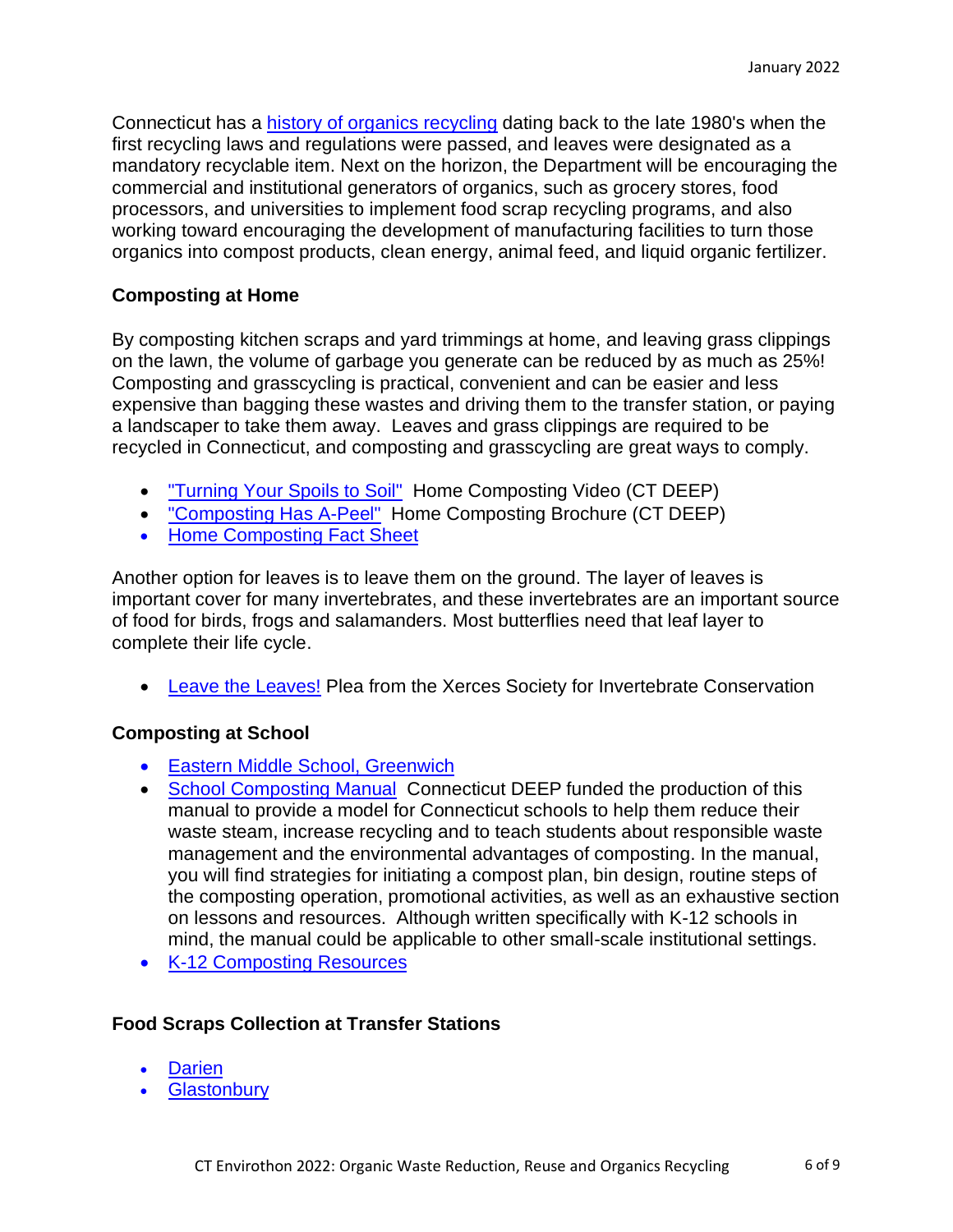- [Housatonic Resources Recovery Authority](http://hrra.org/organics-food-scraps/) (New Fairfield, Newtown, Redding, Ridgefield)
- [Mansfield](http://www.mansfieldct.gov/composting)

# **Community Composting**

- [Expanding Community Composting in Connecticut](https://ctdeep.zoom.us/recording/play/z1yVKruvJJAIwRqHvZGrT49ocxgQQhxp43WGOAKjNQJ-X5q0HHLNsrobqsxvPtZa?startTime=1558545293000) (May 2019 webinar)
- [Peels & Wheels Composting](https://www.pwcomposting.com/in)

## **Anaerobic Digestion**

Anaerobic Digestion (AD) is a process where microorganisms break down organic materials, such as food scraps and manure, in the absence of oxygen. It uses either dry/high solids or wet/low solids technologies which produce biogas and a solid residual called digestate. The biogas is comprised primarily of methane and carbon dioxide, and can be used as a source of energy similar to natural gas. The digestate can be composted and used as a soil amendment. The benefits of anaerobic digestion include renewable energy generation, greenhouse gas emissions reduction, and waste diversion.

AD has been used in Europe and Canada for decades. With the advancements in technology, maturing recycling programs, energy incentive programs, and laws requiring organics (specifically food residuals) to be recycled, AD is now being seriously vetted as a solid waste management strategy in Connecticut and in the U.S.

- [Anaerobic Digestion in CT,](https://www.energizect.com/events-resources/energy-basics/anaerobic-digestion) Including Pilot Programs Energize CT
- Anaerobic Digestion [Basic Information and Environmental Benefits](https://www.epa.gov/anaerobic-digestion) (EPA)
- [Quantum Biopower](http://www.quantumbiopower.com/) AD Facility in Southington, CT
	- What is Anaerobic Digestion [Multi-stage Anaerobic Digestion Facility -](http://www.quantumbiopower.com/clean-energy/anaerobic-digestion) [Quantum Biopower](http://www.quantumbiopower.com/clean-energy/anaerobic-digestion)

# **CT Essential**

- [Pack A Waste-Free Lunch | US EPA](https://www.epa.gov/students/pack-waste-free-lunch)
- The Compost Story (6:46)
	- o [https://www.youtube.com/watch?v=bqDQD8cvO5Y&list=PL7KFY2SIjTau](https://www.youtube.com/watch?v=bqDQD8cvO5Y&list=PL7KFY2SIjTau-dTdHeiWrMMC1kMAsmG_c&index=23&t=72s)[dTdHeiWrMMC1kMAsmG\\_c&index=23&t=72s](https://www.youtube.com/watch?v=bqDQD8cvO5Y&list=PL7KFY2SIjTau-dTdHeiWrMMC1kMAsmG_c&index=23&t=72s)
- Guide for Connecticut Schools: Donating Food [CT-School-Food-Donation-](https://wastedfood.cetonline.org/wp-content/uploads/2019/11/CT-School-Food-Donation-Resource.pdf)[Resource.pdf \(cetonline.org\)](https://wastedfood.cetonline.org/wp-content/uploads/2019/11/CT-School-Food-Donation-Resource.pdf)
- Home Composting Turning Your Spoils to Soils (16:56)
	- o [https://www.youtube.com/watch?v=L5WiKIEe17c&list=PL7KFY2SIjTau](https://www.youtube.com/watch?v=L5WiKIEe17c&list=PL7KFY2SIjTau-dTdHeiWrMMC1kMAsmG_c&index=27&t=17s)[dTdHeiWrMMC1kMAsmG\\_c&index=27&t=17s](https://www.youtube.com/watch?v=L5WiKIEe17c&list=PL7KFY2SIjTau-dTdHeiWrMMC1kMAsmG_c&index=27&t=17s)

## **CT Good Resources**

• [Love Letter to Food](https://www.youtube.com/watch?v=-5i-dCv7O8o) video (3:22)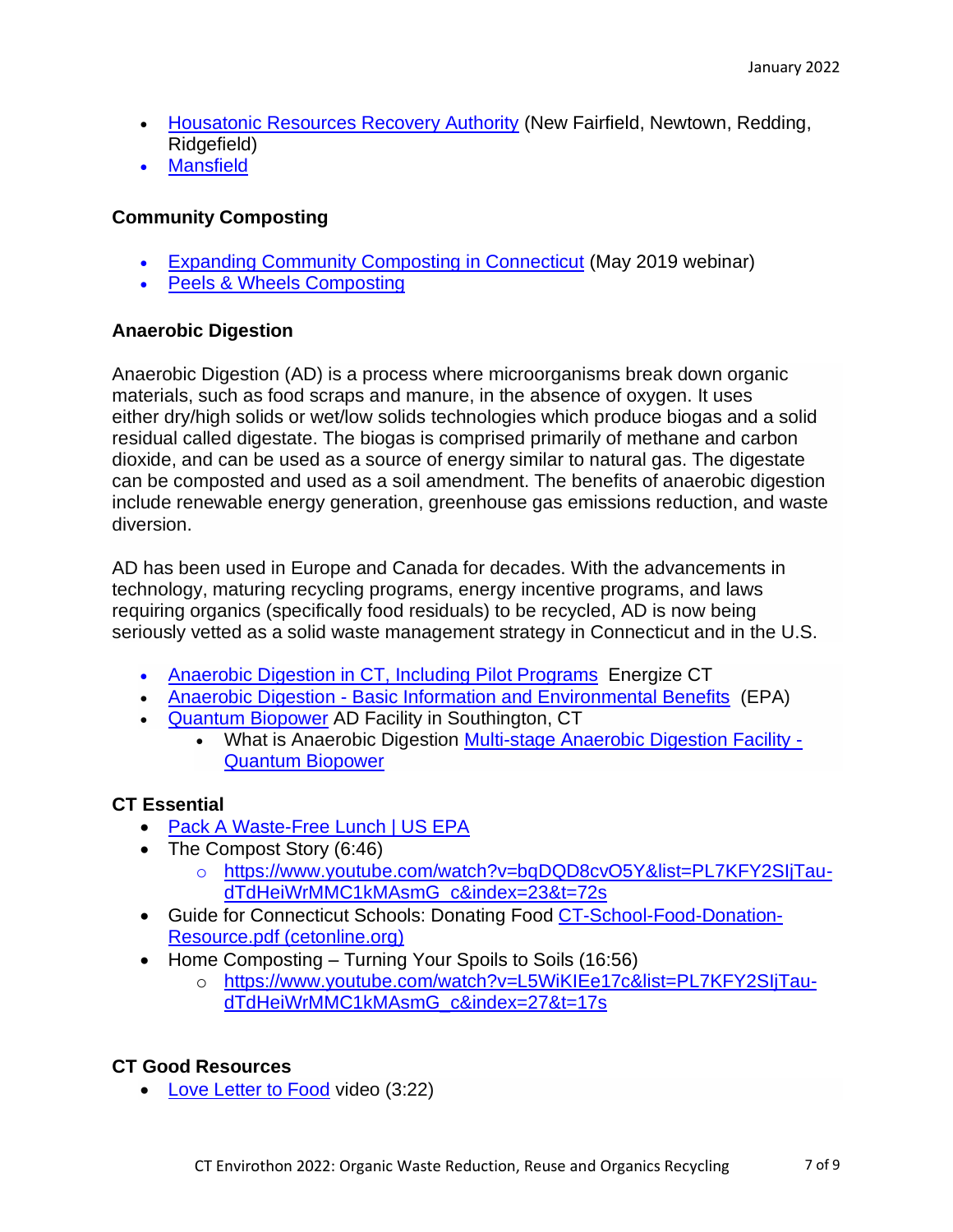- Expired? [Food Waste in America](https://notreallyexpired.com/the-film/) video and discussion guide (5:26)
	- o [Expired-Discussion-Guide\\_Oct-2016.pdf \(notreallyexpired.com\)](https://notreallyexpired.com/wp-content/uploads/2016/10/Expired-Discussion-Guide_Oct-2016.pdf)
- [The Big Waste](http://e360.yale.edu/feature/the_big_waste_why_do_we_throw_away_so_much_food/2874/) video; inefficiencies in the food system (10:15)
- CT Compost Video Series (2020)
	- o Whimsey Brook Farm (6:58) [https://www.youtube.com/watch?v=3IOXDMeKADE&list=PL7KFY2SIjTau](https://www.youtube.com/watch?v=3IOXDMeKADE&list=PL7KFY2SIjTauMbYuLYbO7LMGVw84fII97&index=1&t=9s) [MbYuLYbO7LMGVw84fII97&index=1&t=9s](https://www.youtube.com/watch?v=3IOXDMeKADE&list=PL7KFY2SIjTauMbYuLYbO7LMGVw84fII97&index=1&t=9s)
	- o Peels and Wheels (5:44) [https://www.youtube.com/watch?v=JuDRnFfLzU4&list=PL7KFY2SIjTauM](https://www.youtube.com/watch?v=JuDRnFfLzU4&list=PL7KFY2SIjTauMbYuLYbO7LMGVw84fII97&index=2&t=28s) [bYuLYbO7LMGVw84fII97&index=2&t=28s](https://www.youtube.com/watch?v=JuDRnFfLzU4&list=PL7KFY2SIjTauMbYuLYbO7LMGVw84fII97&index=2&t=28s)
	- o Laurel Brook Farm (4:20) [https://www.youtube.com/watch?v=DY\\_Hon\\_hEXE&list=PL7KFY2SIjTau](https://www.youtube.com/watch?v=DY_Hon_hEXE&list=PL7KFY2SIjTauMbYuLYbO7LMGVw84fII97&index=3) [MbYuLYbO7LMGVw84fII97&index=3](https://www.youtube.com/watch?v=DY_Hon_hEXE&list=PL7KFY2SIjTauMbYuLYbO7LMGVw84fII97&index=3)
- [Changes to CT's Organics Law: Are You in Compliance?](https://ctdeep.zoom.us/rec/share/5OJtKOqo2W5LH4XW5W_EdqA5PLrhaaa8hice_fJYzh0DQPM8Cq_PkLwbmZKfef_1?startTime=1582569596000) February 24, 2020 Speakers: Caren Harder, CT DEEP; Sergio Squatrito, Carla's Pasta; Coryanne Mansell, Center for EcoTechnology (CET); Sherill Baldwin, CT DEEP
- Food Scraps Diversion Guide for West Hartford Schools [CET-Food-Scraps-](https://wastedfood.cetonline.org/wp-content/uploads/2019/10/CET-Food-Scraps-Diversion-Guide-West-Hartford.pdf)[Diversion-Guide-West-Hartford.pdf \(cetonline.org\)](https://wastedfood.cetonline.org/wp-content/uploads/2019/10/CET-Food-Scraps-Diversion-Guide-West-Hartford.pdf)

# **CT Resources if you want to know more/dig deeper**

- [Food: Too Good to Waste;](https://www.epa.gov/sites/default/files/2016-07/documents/ftgtw_finalreport_7_19_16.pdf) An Evaluation Report for the Consumption Workgroup of the West Coast Climate and Materials Management Forum (2016)
- CT Compost Conference Webinar Series (2020)
	- [Farm Composting: Case Studies/Updates](https://ctdeep.zoom.us/rec/play/JSMgiNNDBHGyZEH-wC-Yy3MsVgJLvqvgbQ4bs2xDmSoK4KHDX5l5xrWJKCkFL2KX6rsO_0vGHpRxfiwF.aQcM274ps3gambLR?autoplay=true&startTime=1603913740000) (1 1/2 hours) (Partnership of CRC&D, CT NOFA, CT DEEP and others) - October 28, 2020 Speakers: Joe Wetteman, CT DEEP Water Permitting and Enforcement Division; James Hyde, USDA NRCS; Brian Jerose, Agrilab Technologies; Dr. Candace Benyei, Whimsy Brook Farm; Mike Carignan, Agresource, Inc
	- [Composting: Feedstocks, Equipment, Siting,](https://ctdeep.zoom.us/rec/play/yl030o2VaI1CQDGI6D6Gs9ieSMlRSd6iPaRSx9ZyThZJOWhiIMY-7Sy8gom3x7ul_uvuBCRUBXqATAK_.hjT5-N4iiF8S0H1I?autoplay=true&startTime=1602099776000) Infrastructure & Management  $(1 \frac{1}{2} \text{ hours})$ CT Compost Conference Webinar Series (Partnership of CRC&D, CT

NOFA, CT DEEP and others) - October 7, 2020 Speakers: Andrew Carpenter, Northern Tilth; Peter Moon, O<sub>2</sub> Composting; Jim Hyde, USDA NRCS

- [Advanced Composting: Building Quality with Recipes, Testing, Nutrient](https://ctdeep.zoom.us/rec/play/btx3AdFqYAebjbg23pGEUAqGNn8cggdpn1b7SqO3T7uvHmc0w1X0wMEUqlNTR3yfOTmUV669AvJMq4eP.AljdVZjDPOqo4xzq?autoplay=true&startTime=1600890322000)  [Management & Environmental Planning](https://ctdeep.zoom.us/rec/play/btx3AdFqYAebjbg23pGEUAqGNn8cggdpn1b7SqO3T7uvHmc0w1X0wMEUqlNTR3yfOTmUV669AvJMq4eP.AljdVZjDPOqo4xzq?autoplay=true&startTime=1600890322000) (1 ½ hours) CT Compost Conference Webinar Series (Partnership of CRC&D, CT NOFA, CT DEEP and others) - September 23, 2020 Speakers: Domingo Medina, CT NOFA/Peels and Wheels Composting; Dawn Pettinelli, UCONN; Jim Hyde, USDA NRCS
- [Municipal Composting: Case Studies/Updates](https://ctdeep.zoom.us/rec/play/yfM8lSs42HM_rnaY1cK7W9z5WIOi8TUfFelSze_4F4PlT0vpgsjoMyTkG9Dcs3cLDujE26JqUwIoUUQs.klX4YnWJSTL0v2rj?autoplay=true&startTime=1599680957000) (1 ½ hours) CT Compost Conference Webinar Series (Partnership of CRC&D, CT NOFA, CT DEEP and others) - September 9, 2020 Speakers: Coryanne Mansell, Center for EcoTechnology; Athena Lee